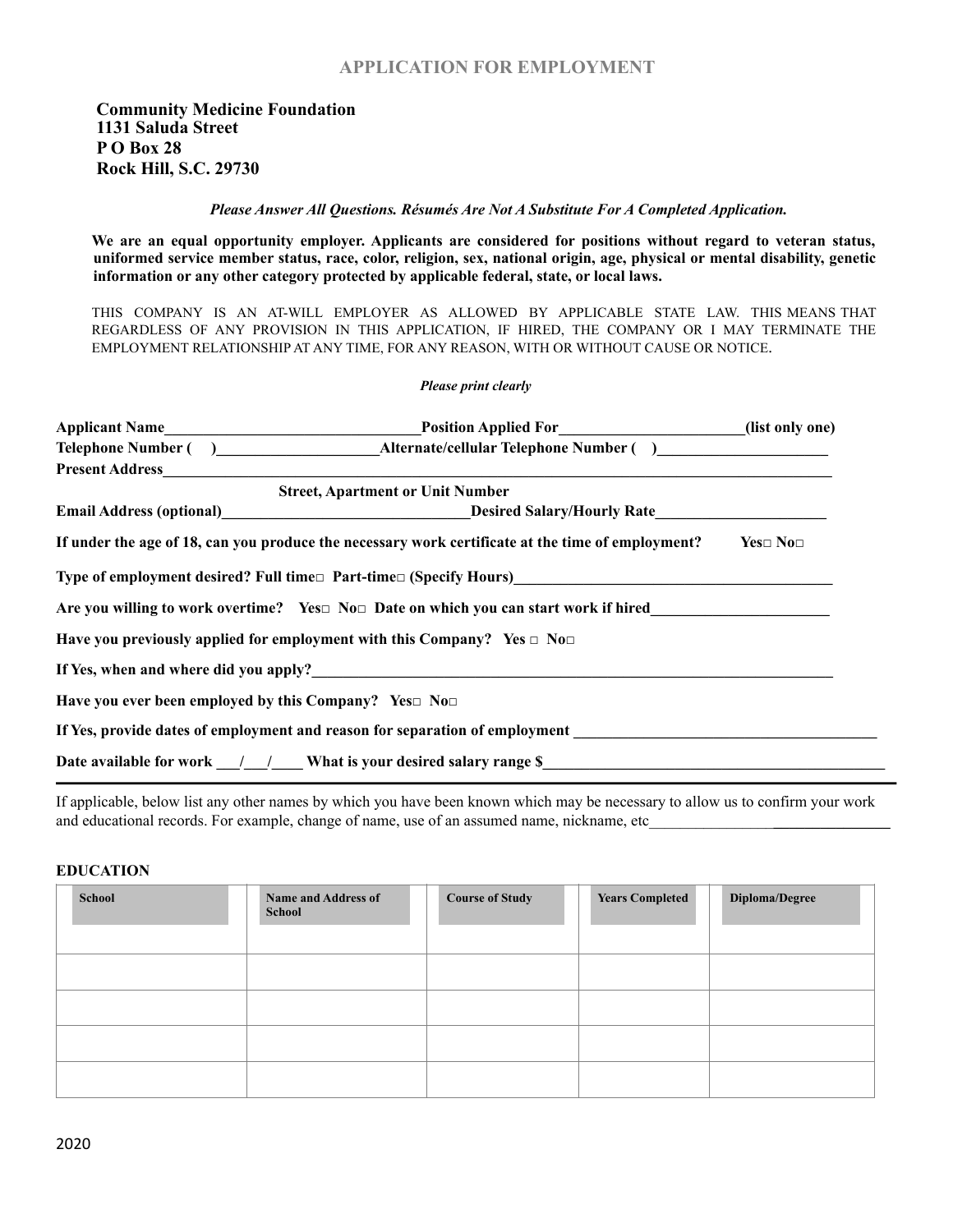# **Honors Received**\_\_\_\_\_\_\_\_\_\_\_\_\_\_\_\_\_\_\_\_\_\_\_\_\_\_\_\_\_\_\_\_\_\_\_\_\_\_\_\_\_\_\_\_\_\_\_\_\_\_\_\_\_\_\_\_\_\_\_\_\_\_\_\_\_\_\_\_\_\_\_\_\_\_

#### **WORK EXPERIENCE**

Please list the names of your present and/or previous employers in chronological order with present or most recent employer listed first. Provide information for at least the most recent ten (10) year period. Attach additional sheets if needed. If self-employed, supply firm name and business references. You may include any verifiable work performed on a volunteer basis, internships or military service. Your failure to completely respond to each inquiry may disqualify you for consideration from employment. Do not answer "see resume' ".

| <b>Employer Name</b> |                                                                | <b>Address</b>                                                                                                                                                                                                                 | <b>Type of Business</b> |
|----------------------|----------------------------------------------------------------|--------------------------------------------------------------------------------------------------------------------------------------------------------------------------------------------------------------------------------|-------------------------|
| Telephone ( )        | <b>Dates Employed from</b>                                     | To the set of the set of the set of the set of the set of the set of the set of the set of the set of the set of the set of the set of the set of the set of the set of the set of the set of the set of the set of the set of |                         |
| <b>Job Title</b>     |                                                                | May we contact ? Yes $\square$ No $\square$                                                                                                                                                                                    |                         |
| If No, why not?      |                                                                |                                                                                                                                                                                                                                |                         |
| <b>Wages Start</b>   | Final                                                          | <b>Reason for Leaving</b>                                                                                                                                                                                                      |                         |
|                      |                                                                | What will this employer say was the reason your employment terminated?                                                                                                                                                         |                         |
|                      |                                                                |                                                                                                                                                                                                                                |                         |
|                      | Were you ever disciplined? If so, for what?                    |                                                                                                                                                                                                                                |                         |
|                      |                                                                |                                                                                                                                                                                                                                |                         |
|                      | How much notice did you give when resigning? If none, explain: |                                                                                                                                                                                                                                |                         |
| Employer             |                                                                |                                                                                                                                                                                                                                |                         |
| <b>Employer Name</b> |                                                                | <b>Address</b>                                                                                                                                                                                                                 | <b>Type of Business</b> |

| Job Title                                   | May we contact ? Yes $\square$ No $\square$                    |                                                                        |  |  |  |  |
|---------------------------------------------|----------------------------------------------------------------|------------------------------------------------------------------------|--|--|--|--|
| If No, why not?                             |                                                                |                                                                        |  |  |  |  |
| <b>Wages Start</b>                          | Final                                                          | <b>Reason for Leaving</b>                                              |  |  |  |  |
|                                             |                                                                | What will this employer say was the reason your employment terminated? |  |  |  |  |
| Were you ever disciplined? If so, for what? |                                                                |                                                                        |  |  |  |  |
|                                             | How much notice did you give when resigning? If none, explain: |                                                                        |  |  |  |  |

| Employer             |                                                                |                                                                                                                                                                                                                                      |  |                         |
|----------------------|----------------------------------------------------------------|--------------------------------------------------------------------------------------------------------------------------------------------------------------------------------------------------------------------------------------|--|-------------------------|
| <b>Employer Name</b> |                                                                | <b>Address</b>                                                                                                                                                                                                                       |  | <b>Type of Business</b> |
| Telephone ( )        |                                                                | Dates Employed from / / To /                                                                                                                                                                                                         |  |                         |
| <b>Job Title</b>     |                                                                | May we contact ? Yes $\square$ No $\square$                                                                                                                                                                                          |  |                         |
| If No, why not?      |                                                                |                                                                                                                                                                                                                                      |  |                         |
|                      |                                                                | <b>Nages Start Transform Control Control Control Control Control Control Control Control Control Control Control Control Control Control Control Control Control Control Control Control Control Control Control Control Control</b> |  |                         |
|                      |                                                                | What will this employer say was the reason your employment terminated?                                                                                                                                                               |  |                         |
|                      | Were you ever disciplined? If so, for what?                    |                                                                                                                                                                                                                                      |  |                         |
|                      | How much notice did you give when resigning? If none, explain: |                                                                                                                                                                                                                                      |  |                         |
|                      |                                                                |                                                                                                                                                                                                                                      |  |                         |

| Employer               |                                                                |                                                                        |                         |
|------------------------|----------------------------------------------------------------|------------------------------------------------------------------------|-------------------------|
| <b>Employer Name</b>   |                                                                | <b>Address</b>                                                         | <b>Type of Business</b> |
| $\text{Telephone}$ ( ) | Dates Employed from                                            | $\mathbf{To}$ /                                                        |                         |
| <b>Job Title</b>       |                                                                | May we contact ? Yes $\square$ No $\square$                            |                         |
| If No, why not?_       |                                                                |                                                                        |                         |
| <b>Wages Start</b>     | Final                                                          | <b>Reason for Leaving</b>                                              |                         |
|                        |                                                                | What will this employer say was the reason your employment terminated? |                         |
|                        | Were you ever disciplined? If so, for what?                    |                                                                        |                         |
|                        | How much notice did you give when resigning? If none, explain: |                                                                        |                         |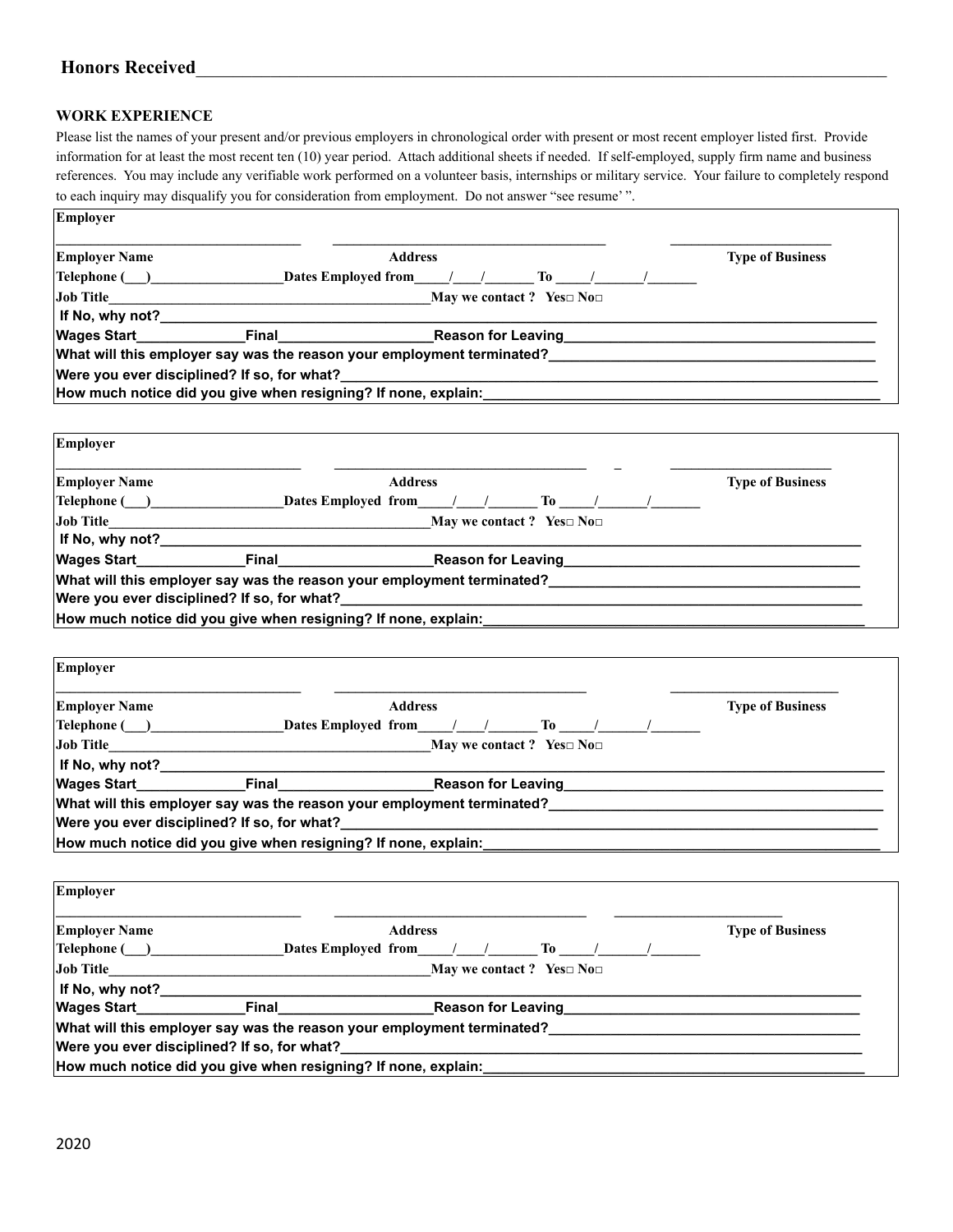| Have you ever been terminated or asked to resign from any job?                                              | $Yes \Box No \Box$ | If If<br>ves | how many times? |
|-------------------------------------------------------------------------------------------------------------|--------------------|--------------|-----------------|
| Has your employment ever been terminated by mutual agreement?                                               | $Yes \Box No \Box$ | If yes       | how many times? |
| Have you ever been given the choice to resign rather than be terminated                                     | $Yes \Box No \Box$ | If yes       | how many times? |
| If you answered Yes to any of the above three questions, please explain the circumstances of each occasion. |                    |              |                 |

#### **REFERENCES**

Please list the names of additional work-related references we may contact . Individuals with no prior work experience may list school or volunteer-related references

 $\mathcal{L} = \{ \mathcal{L} = \{ \mathcal{L} = \{ \mathcal{L} = \{ \mathcal{L} = \{ \mathcal{L} = \{ \mathcal{L} = \{ \mathcal{L} = \{ \mathcal{L} = \{ \mathcal{L} = \{ \mathcal{L} = \{ \mathcal{L} = \{ \mathcal{L} = \{ \mathcal{L} = \{ \mathcal{L} = \{ \mathcal{L} = \{ \mathcal{L} = \{ \mathcal{L} = \{ \mathcal{L} = \{ \mathcal{L} = \{ \mathcal{L} = \{ \mathcal{L} = \{ \mathcal{L} = \{ \mathcal{L} = \{ \mathcal{$ 

 $\mathcal{L}_\mathcal{L} = \mathcal{L}_\mathcal{L}$ 

| <b>NAME</b> | <b>OCCUPATION</b> | <b>WORK</b><br><b>RELATIONSHIP</b><br>(i.e. supervisor,<br>coworker) | <b>Telephone</b> | E-mail address<br>(important for<br>credentialing) |
|-------------|-------------------|----------------------------------------------------------------------|------------------|----------------------------------------------------|
|             |                   |                                                                      |                  |                                                    |
|             |                   |                                                                      |                  |                                                    |
|             |                   |                                                                      |                  |                                                    |
|             |                   |                                                                      |                  |                                                    |

**DRIVING INFORMATION** (Complete only if driving is an essential function of the job for which you are applying).

Do you have a current valid driver's license? Yes□ No□ If yes, License No. \_\_\_\_\_\_\_\_\_\_\_\_State\_\_\_\_\_\_\_Expiration Date.\_\_/\_\_/\_\_

If you do not have a driver's license for the state in which you currently reside, why not?

Has your license ever been suspended or revoked? Yes□ No□ If so Yes, please explain: \_\_\_\_\_\_\_\_\_\_\_\_\_\_\_\_\_\_\_\_\_\_\_\_\_\_\_\_\_\_\_\_

Do you have personal automobile insurance? Yes□ No□ If No, please explain\_\_\_\_\_\_\_\_\_\_\_\_\_\_\_\_\_\_\_\_\_\_\_\_\_\_\_\_\_\_\_\_\_\_\_\_\_\_\_\_\_\_\_

Have you ever been denied personal automobile insurance or has it ever been terminated or suspended? Yes□ No□ If yes, please explain: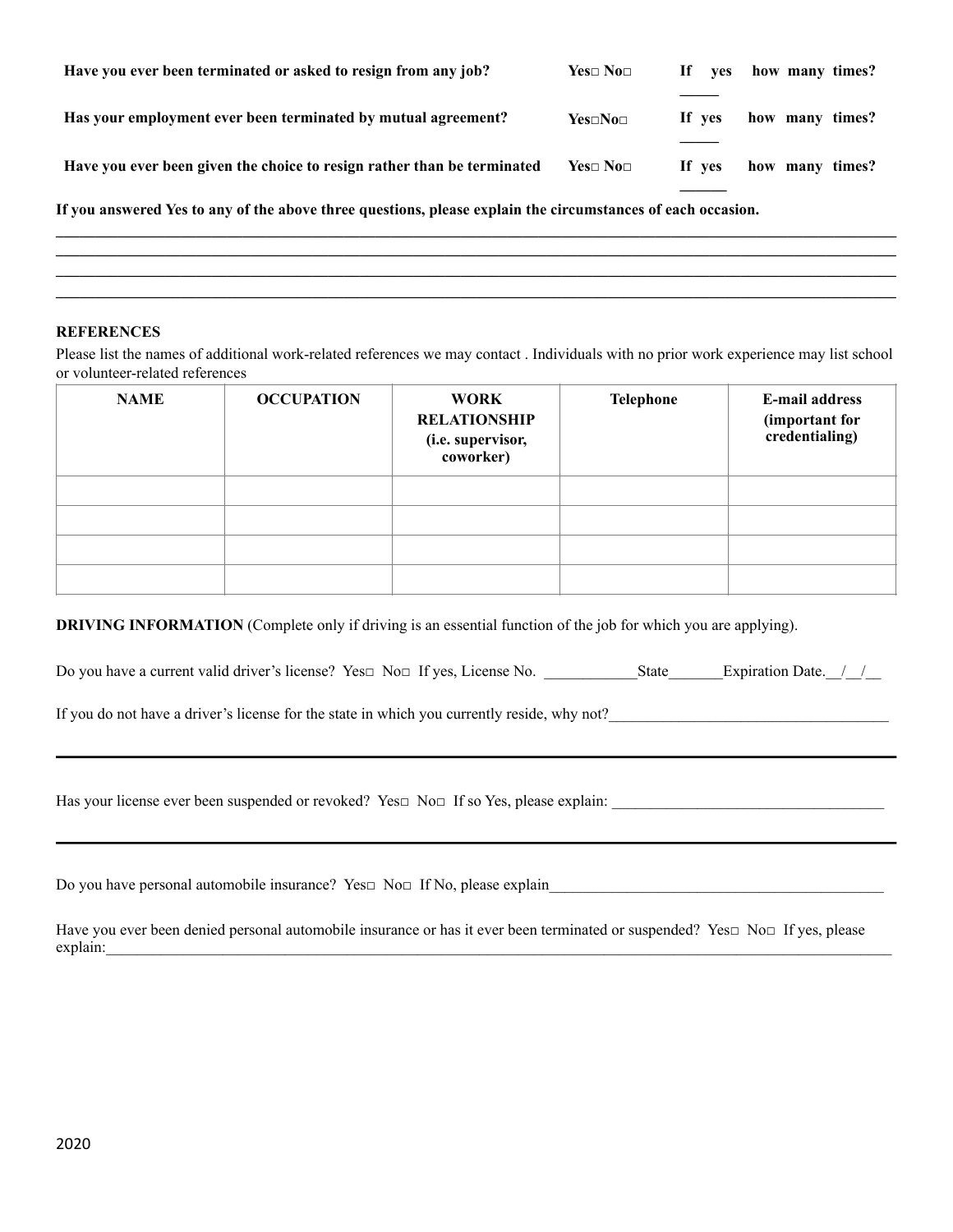#### Please list all moving traffic violations in the last five (5) years

| <b>OFFENSE</b> | <b>DATE</b> | <b>LOCATION</b> | <b>COMMENTS</b> |
|----------------|-------------|-----------------|-----------------|
|                |             |                 |                 |
|                |             |                 |                 |
|                |             |                 |                 |

### **APPLICANT CERTIFICATION**

I understand and agree that if driving is a requirement of the job for which I am applying, my employment and/or continued employment is contingent on possessing a valid driver's license for the state in which I reside and automobile liability insurance in an amount equal to the minimum required by the state where I reside.

I understand that the Company may now have, or may establish, a drug–free workplace or drug and/or alcohol testing program consistent with applicable federal, state, and local law. If the Company has such a program and I am offered a conditional offer of employment, I understand that if a pre-employment (post-offer) drug and/or alcohol test is positive or negative dilute, the employment offer may be withdrawn or I may be required to retest within 24 hours. I agree to work under the conditions requiring a drug-free workplace, consistent with applicable federal, state, and local law. I also understand that all employees of the location, pursuant to the Company's policy and federal, state, and local law, may be subject to urinalysis and/or blood screening or other medically recognized tests designed to detect the presence of alcohol or illegal or controlled drugs. If employed, I understand that the taking of alcohol and/or drug tests is a condition of continual employment and I agree to undergo alcohol and drug testing consistent with the Company's policies and applicable federal, state, and local law.

If employed by the Company, I understand and agree that the Company, to the extent permitted by federal, state, and local law, may exercise its right, without prior warning or notice, to conduct investigations of property (including, but not limited to, files, lockers, desks, vehicles, and computers) and, in certain circumstances, my personal property.

I understand and agree that as a condition of employment and to the extent permitted by federal, state, and local law, I may be required to sign confidentiality, restrictive covenant, and/or conflict of interest statement, as well as an agreement to arbitrate.

I certify that all the information on this application, my resume' or any supporting documents I may present during any interview is and will be complete and accurate to the best of my knowledge. I understand that any falsification, misrepresentation, or omission of any information may result in disqualification from consideration for employment or, if employed, disciplinary action, up to and including immediate dismissal.

**THIS COMPANY IS AN AT-WILL EMPLOYER AS ALLOWED BY APPLICABLE STATE LAW. THIS MEANS THAT REGARDLESS OF ANY PROVISION IN THIS APPLICATION, IF HIRED, THE COMPANY OR I MAY TERMINATE THE EMPLOYMENT RELATIONSHIP AT ANY TIME, FOR ANY REASON, WITH OR WITHOUT CAUSE OR NOTICE. NOTHING IN THIS APPLICATION OR IN ANY DOCUMENT OR STATEMENT, WRITTEN OR ORAL, SHALL LIMIT THE RIGHT TO TERMINATE EMPLOYMENT AT –WILL. NO OFFICER, EMPLOYEE OR REPRESENTATIVE OF THE COMPANY IS AUTHORIZED TO ENTER INTO AN AGREEMENT – EXPRESS OR IMPLIED—WITH ME OR ANY APPLICANT FOR EMPLOYMENT FOR A SPECIFIED PERIOD OF TIME UNLESS SUCH AN AGREEMENT IS IN A WRITTEN CONTRACT SIGNED BY THE PRESIDENT OF THE COMPANY.IF HIRED, I AGREE TO CONFORM TO THE RULES AND REGUALTIONS OF THE COMPANY, AND I UNDERSTAND THAT THE COMPANY HAS COMPLETE DISCRETION TO MODIFY SUCH RULES AND REGULATIONS AT ANY TIME, EXCEPT THAT IT WILL NOT MODIFY ITS POLICY OF EMPLOYMENT AT-WILL.**